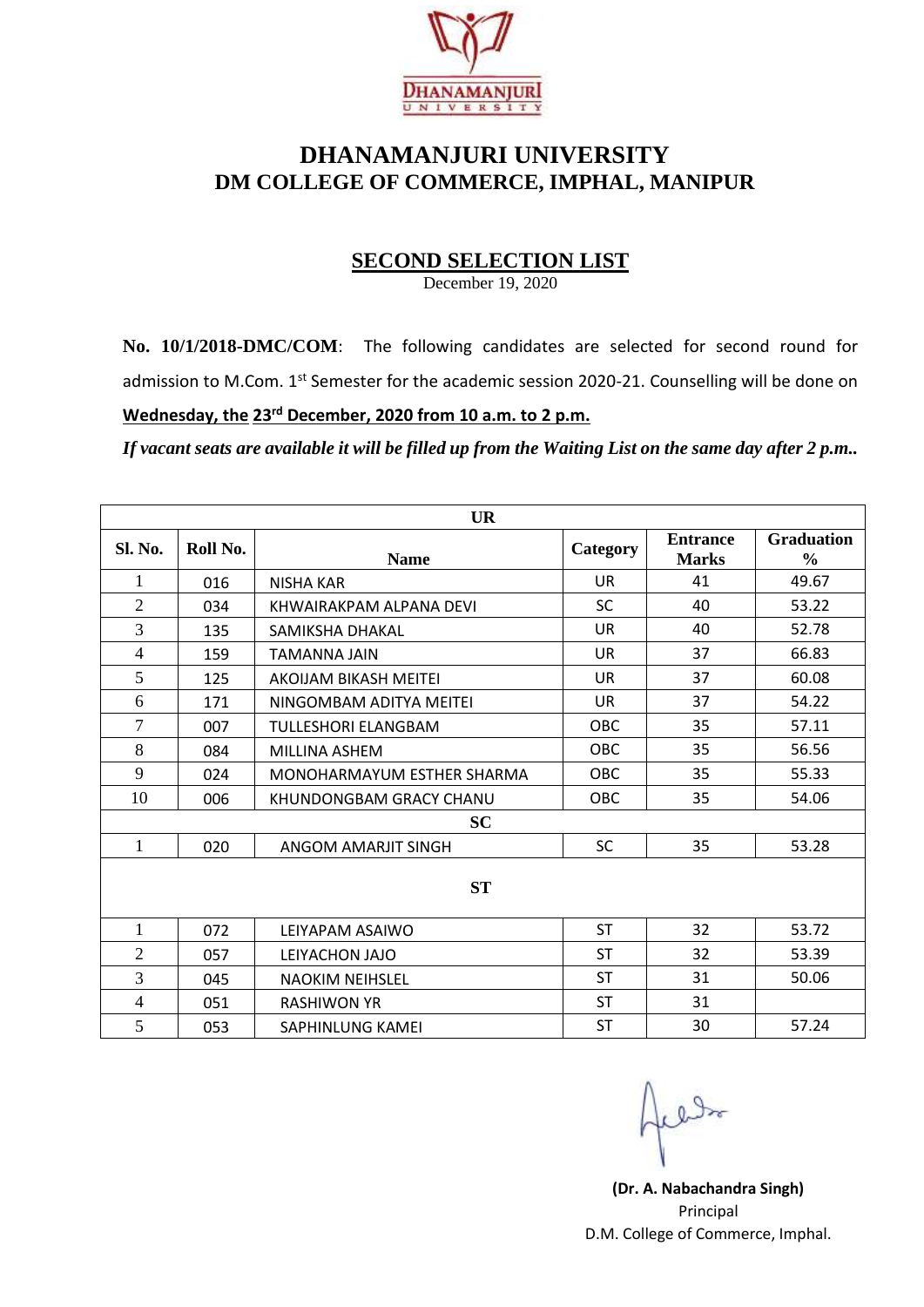## **Waiting List**

| Sl.No.         | Roll No. | <b>Name</b>                            | Category   | <b>Entrance</b><br><b>Marks</b> | Graduation<br>% |
|----------------|----------|----------------------------------------|------------|---------------------------------|-----------------|
| 1              | 099      | <b>MAIMOM BANDANA DEVI</b>             | OBC        | 34                              | 59.72           |
| $\overline{2}$ | 114      | <b>CHANDA DEVI KAFLE</b>               | OBC        | 34                              | 55.11           |
| 3              | 078      | SAGOLSHEM MELODY CHANU                 | <b>OBC</b> | 34                              | 48.83           |
| 4              | 160      | <b>ANISH PRASAD</b>                    | OBC        | 34                              | 46.83           |
| 5              | 083      | CHAKPRAM DEBYALAXMI DEVI               | <b>OBC</b> | 33                              | 54.22           |
|                |          | ATHOKPAM LINTHOINGAMBI                 |            |                                 |                 |
| 6              | 131      | <b>LUWANG</b>                          | OBC        | 33                              | 52.39           |
| 7              | 042      | <b>BIPIN LONGJAM</b>                   | OBC        | 33                              | 45.67           |
| 8              | 176      | NAOREM PRIYORANJAN SINGH               | <b>OBC</b> | 32                              | 59.5            |
| 9              | 161      | <b>SUMIT KUMAR</b>                     | OBC        | 30                              | 56              |
| 10             | 036      | THIYAM SOPHIYA                         | OBC        | 30                              | 54.17           |
| 11             | 174      | NONGMAITHEM REBITA                     | <b>OBC</b> | 30                              | 52.22           |
| 12             | 115      | SAGAR PRASAD SAHU                      | <b>OBC</b> | 30                              | 52              |
| 13             | 047      | CHESAM SHAHEED HUSSAIN                 | <b>OBC</b> | 30                              |                 |
| 14             | 003      | SANATHOI TONGBRAM                      | OBC        | 29                              | 58.78           |
| 15             | 150      | SHOROKHAIBAM BINEETA DEVI              | <b>OBC</b> | 29                              | 58.44           |
| 16             | 119      | HIJAM NIRMALA DEVI                     | OBC        | 29                              | 48.22           |
| 17             | 076      | <b>BIRJIT PUNGSUMBAM</b>               | <b>OBC</b> | 29                              | 47.83           |
| 18             | 004      | LAISHRAM SHALEJA DEVI                  | <b>OBC</b> | 28                              | 54.28           |
| 19             | 025      | MOHAMMAD AZIZ KHAN                     | OBC        | 28                              | 51.11           |
| 20             | 029      | VANDANA WANGKHEIRAKPAM                 | <b>OBC</b> | 28                              | 48.72           |
| 21             | 158      | NETA LOITONGBAM                        | OBC        | 28                              |                 |
| 22             | 162      | PEBAM RONEN MEITEI                     | <b>OBC</b> | 27                              | 52.56           |
| 23             | 116      | SHAGOLSHEM KABITA CHANU                | <b>OBC</b> | 27                              | 48.78           |
| 24             | 102      | RAJKUMAR JOHNSON SINGH                 | OBC        | 27                              | 48.17           |
| 25             | 124      | LINTHOI YUMNAM                         | <b>OBC</b> | 27                              | 45.17           |
| 26             | 026      | <b>CHONGTHAM PUSHPA DEVI</b>           | <b>OBC</b> | 27                              |                 |
|                |          | KHUMANTHEM HIYAIKHOMBA                 |            |                                 |                 |
| 27             | 133      | <b>MEITEI</b>                          | OBC        | 26                              | 54.17           |
| 28             | 112      | <b>THONGRAM GOURADASH</b>              | OBC        | 26                              | 53.11           |
| 29             | 030      | <b>DIVYA KUMARI</b>                    | <b>OBC</b> | 25                              | 62              |
| 30             | 086      | SAPAM JANESHWOR SINGH                  | OBC        | 25                              | 45              |
| 31             | 077      | OKRAM BINODKUMAR MEITEI                | OBC        | 25                              |                 |
| 32             | 147      | YUMNAM MELODY DEVI                     | OBC        | 24                              | 52.56           |
| 33             | 154      | THOKCHOM MAYA DEVI                     | OBC        | 23                              | 57.61           |
| 34             | 149      | THOUNAOJAM DAYALUXMI DEVI              | <b>OBC</b> | 23                              | 55.67           |
| 35             | 073      | ANDY KHUMANTHEM                        | <b>OBC</b> | 23                              | 53.83           |
| 36             | 145      | HAMOM BIDYANANDA SINGH                 | OBC        | 23                              | 52.56           |
| 37             | 157      | <b>DICKY LOITONGBAM</b>                | <b>OBC</b> | 18                              | 52              |
| 38             | 146      | LAISHRAM DARENDRAJEET SINGH            | <b>OBC</b> | 16                              | 53.61           |
| 39             | 126      | THOUDAM ROSHNI DEVI                    | OBC        | 4                               | 54.17           |
| 40             | 035      | PHURITSHABAM ANJANA DEVI               | <b>SC</b>  | 32                              | 57.22           |
| 41             | 166      | KHWAIRAKPAM SURJAKUMAR<br><b>SINGH</b> | SC         | 31                              |                 |
| 42             | 127      | NAOREM JALINA DEVI                     | <b>SC</b>  | 29                              | 58.50           |
| 43             | 156      | NAOREM JOHN SINGH                      | <b>SC</b>  | 29                              | 50.17           |